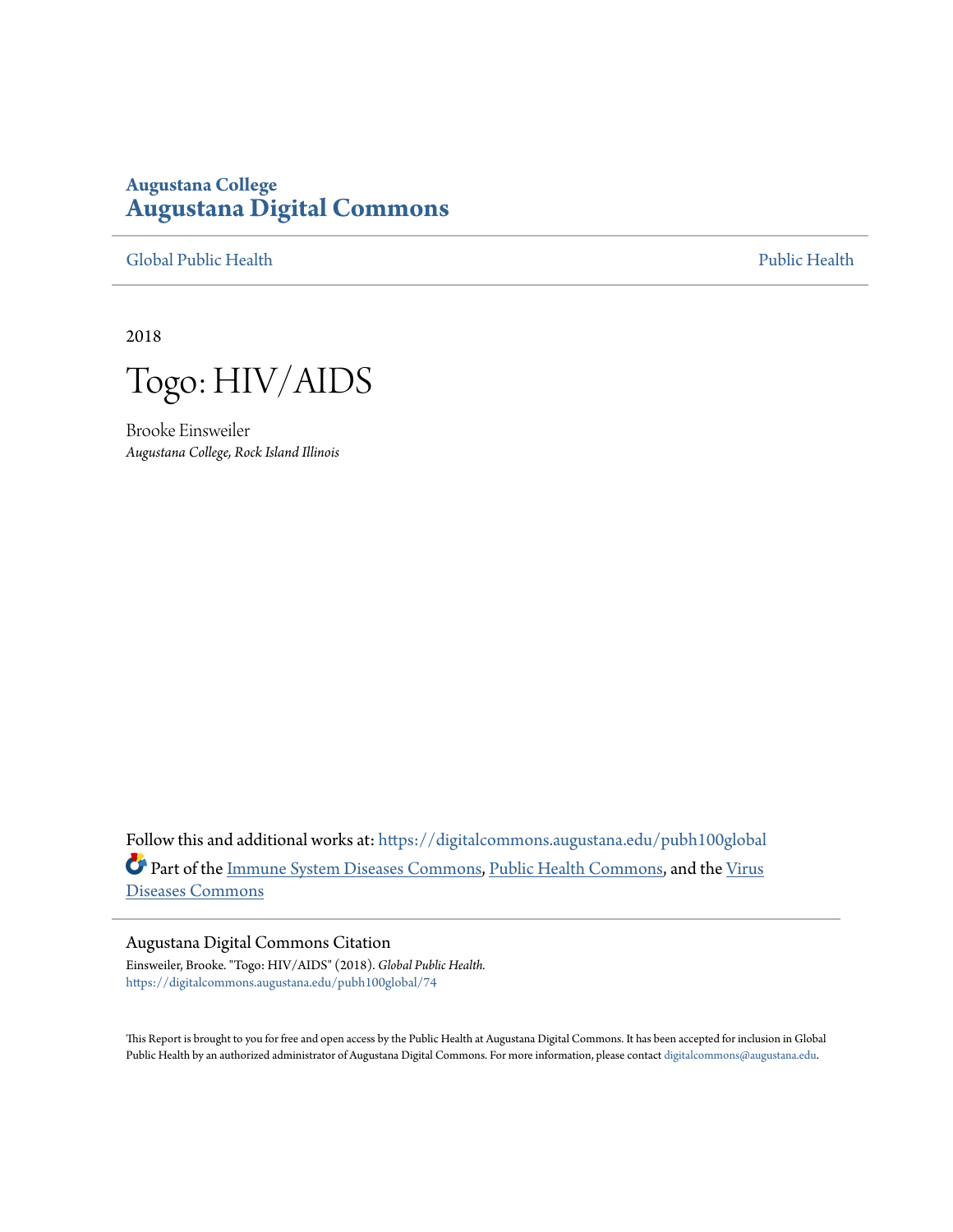# **TOGO AFRICA**

### **About Togo**

- Population: 7,965,055 people (Central Intelligence Agency, 2017).
- Ethnic groups: African 99%, European and Syrian-Lebanese ,1% (Central Intelligence Agency).
- Religions: Christian 29%, Muslim 20%, indigenous beliefs 51% (Central Intelligence Agency, 2017).

### **Politics in Togo**

- Togo is a presidential republic, yet power tends to stay within the same family lineage (Central Intelligence Agency, 2017).
- Togo's government is made up of a judicial, executive, and legislative branch (Central Intelligence Agency, 2017).
- The president is directly elected by a simple majority popular vote for a 5-year term, but has no term limits (Central Intelligence Agency, 2017).

### **Internal Challenges**

- Togo suffered from an economic decline in the early 19990s under the control of dictator Gnassingbe Eyadema (Central Intelligence Agency, 2017).
- Heavy deforestation has created water pollution and air pollution in urban areas (Central Intelligence Agency, 2017).
- 55.1% of the population is below the poverty line (Central Intelligence Agency, 2017).
- 37 % of the population does not have access to clean drinking water (Central Intelligence Agency, 2017).
- An estimated 100,000 people are living with HIV/AIDS in Togo (Central Intelligence Agency, 2017).

### **External Challenges**

- In 2001, Benin claimed that Togo moved boundary monuments
	- This has caused disputes between the countries regarding the funding of the Adjrala hydroelectric dam

## **HIV/Aids in Togo**

### **HIV/AIDS**

- AIDS is a virus disease that targets and weakens the immune system making it hard for the host to fight off infections and illnesses.
	- Often results in death
- HIV can only be transmitted from an infected person to another person through direct contact of bodily fluids
	- These bodily fluids include blood, semen, and vaginal secretions

### **AIDS Prevalence in Togo**

- Sub-Sahara Africa makes up about 11% of the world's population, but is home to 70% of the world's HIV/AIDS cases (Moore, 2007).



https://www.cia.gov/library/publications/the-worldfactbook/geos/to.html